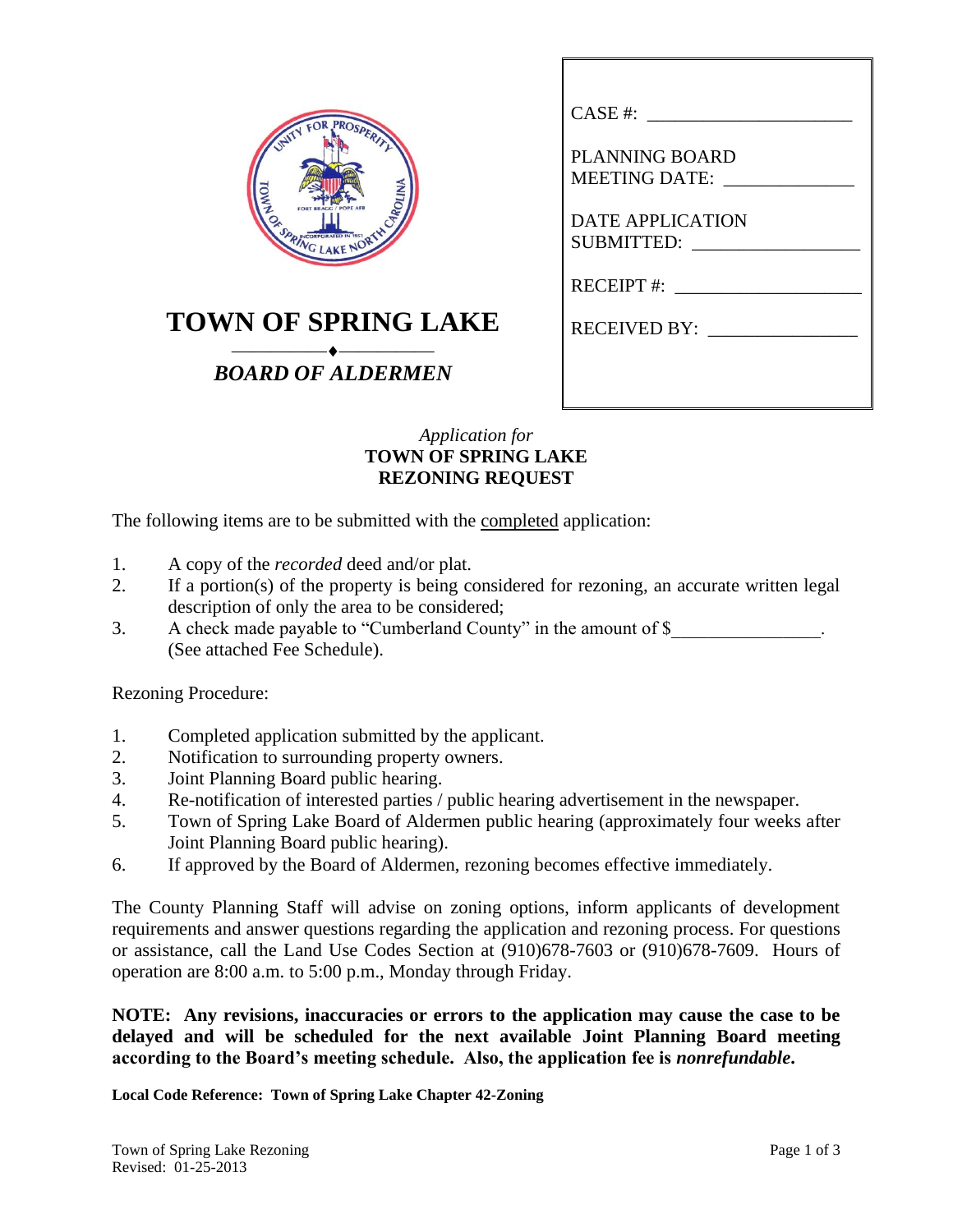## **TO THE CUMBERLAND COUNTY JOINT PLANNING BOARD AND THE BOARD OF COUNTY COMMISSIONERS OF CUMBERLAND COUNTY, NC:**

I (We), the undersigned, hereby submit this application, and petition the County Commissioners to amend and to change the zoning map of the County of Cumberland as provided for under the provisions of the County Zoning Ordinance. In support of this petition, the following facts are submitted:

| 1.               |                                                                                                                                      |  |                                      |  |  |
|------------------|--------------------------------------------------------------------------------------------------------------------------------------|--|--------------------------------------|--|--|
| 2.               |                                                                                                                                      |  |                                      |  |  |
| 3.               |                                                                                                                                      |  |                                      |  |  |
| $\overline{4}$ . | Parcel Identification Number (PIN #) of subject property: ______________________<br>(also known as Tax ID Number or Property Tax ID) |  |                                      |  |  |
| 5.               |                                                                                                                                      |  |                                      |  |  |
| 6.               |                                                                                                                                      |  |                                      |  |  |
| 7.               |                                                                                                                                      |  |                                      |  |  |
| 8.               | Registry. (Attach copy of deed of subject property as it appears in Registry).                                                       |  |                                      |  |  |
| 9.               |                                                                                                                                      |  |                                      |  |  |
| 10.              |                                                                                                                                      |  |                                      |  |  |
| 11.              | Do you own any property adjacent to or across the street from this property?                                                         |  |                                      |  |  |
|                  |                                                                                                                                      |  | $Yes \_$ No $\_$ If yes, where? $\_$ |  |  |
| 12.              |                                                                                                                                      |  |                                      |  |  |

A copy of the recorded deed(s) and/or recorded plat map(s) must be provided. If the area is a portion of a parcel, a written legal description by metes and bounds, showing acreage must accompany the deeds and/or plat. If more than one zoning classification is requested, a correct metes and bounds legal description, including acreage, for each bounded area must be submitted.

*The County Planning Staff is available for advice on completing this application; however, they are not authorized to complete the application.*